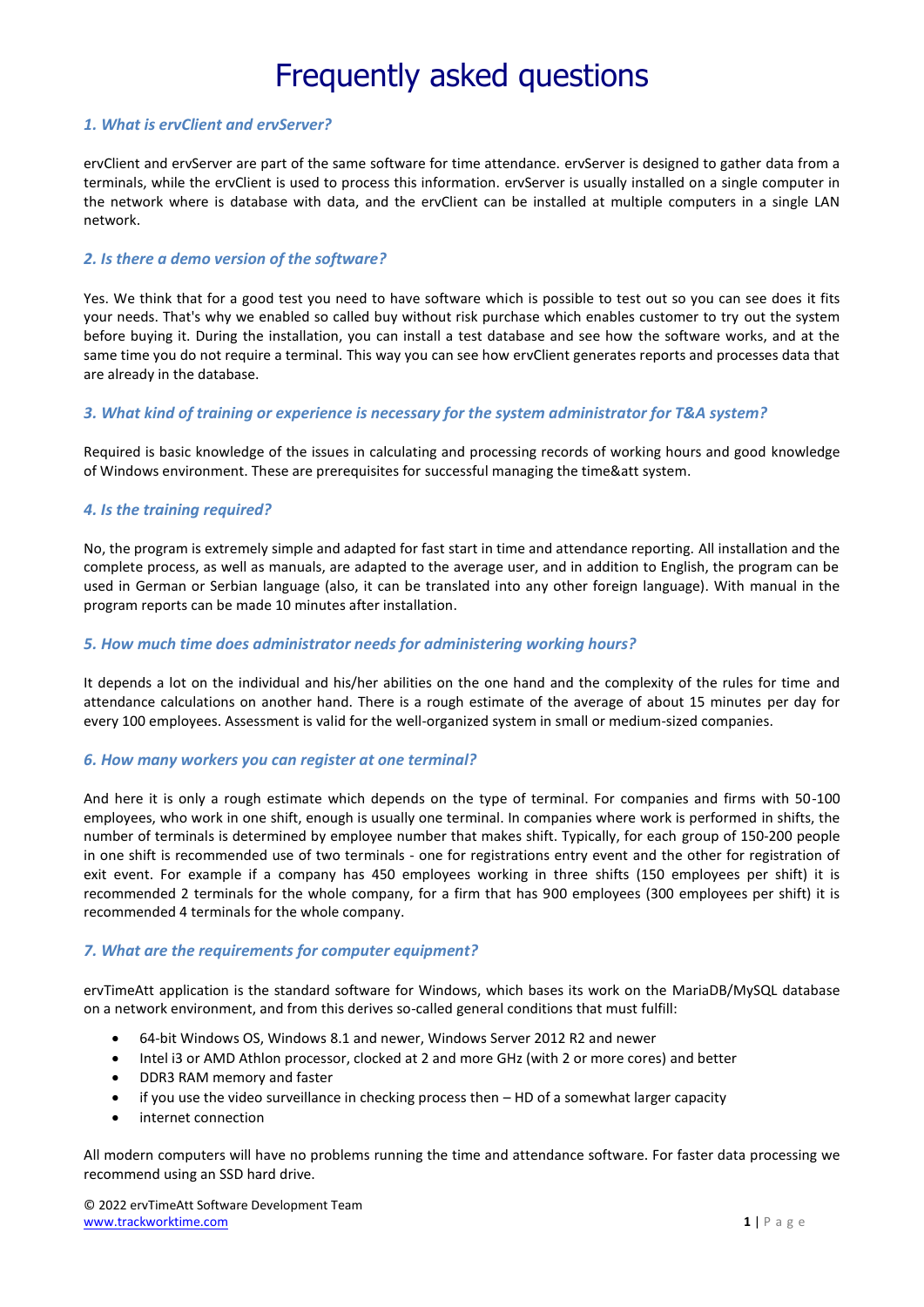## *8. We are a small company and we need a simple and cost effective system. We would like to avoid database server and its related costs.*

The user can choose whether to use MariaDB or MySQL database as the underlying data storage system these two databases are among the best open source databases in the world. Both can run on any computer on any operating system. This means that for the server you need any (preferably stronger as possible so that data processing can be faster) computer (not necessarily the server machine) on which you can install MariaDB/MySQL.

#### *9. Do we need additional licenses for the database?*

No, for MariaDB/MySQL database you do not need any license from manufacturer.

#### *10. What licenses are required to use ervTimeAtt? How much they cost?*

We can respond only roughly, ie. in general. ervTimeAtt application license depends on the number of employees who are in the database. With the license for ervTimeAtt you also obtain a license to a ervClient on the same computer. For each next installed ervClient you need additional license. The level of access to the application is determined by the rights of each individual user.

#### *11. What are the functions available via the Internet?*

Internet access allows you to connect over the Internet with ervClient to the ervMySQL database and to browse events and create reports. Also, over the Internet is possible to connect to the terminal and download data from a remote location. Speed of data processing is determined by the conditions of your Internet account from your service provider. Setting router's, forwarding ports, belongs to user of the ervTimeAtt application.

#### *12. How are things going with the latest upgrades and updates of the system?*

All questions can be sent in writing form by mail or telephone. The answer to your questions will be in a very short period of time, unless it is necessary that we carry out some intervention on an installed system, when this intervention should negotiate with the administrator of the system, because we must be allowed to access the computer (on which the software is installed) over the Internet. This kind of intervention is free of charge. If the intervention is performed by coming to the company, by completing the intervention, user signs the work order on the basis of which the maintenance costs are calculated.

#### *13. How is the situation with a warranty?*

For hardware equipment, we offer a 12-month warranty period. For the software, licensing and warranty terms are determined by statement which is similar to majority of statements in the software industry and it is presented in user manual.

#### *14. How is it going with maintenance software and technical support?*

Maintenance is realized on the basis of written notification (mail) - request for support. The notification raises request for maintenance which begins at latest in response time (standard up to 16 hours). You can notify us also via telephone. If possible maintenance intervention is done remotely. This kind of intervention is free of charge. If this is not possible, it is done at user, on site. Upon completion of the intervention user signs the work order on the basis of which are done maintenance costs.

#### *15. What with the potential customization of the software according to our desires?*

A large number of specific requirements of customers, with whom we met so far, have already been resolved in our standard package. If there is a demand which can't be solved existing possibilities of our system, as a manufacturer we are willing to offer certain adjustments of the system by yours order.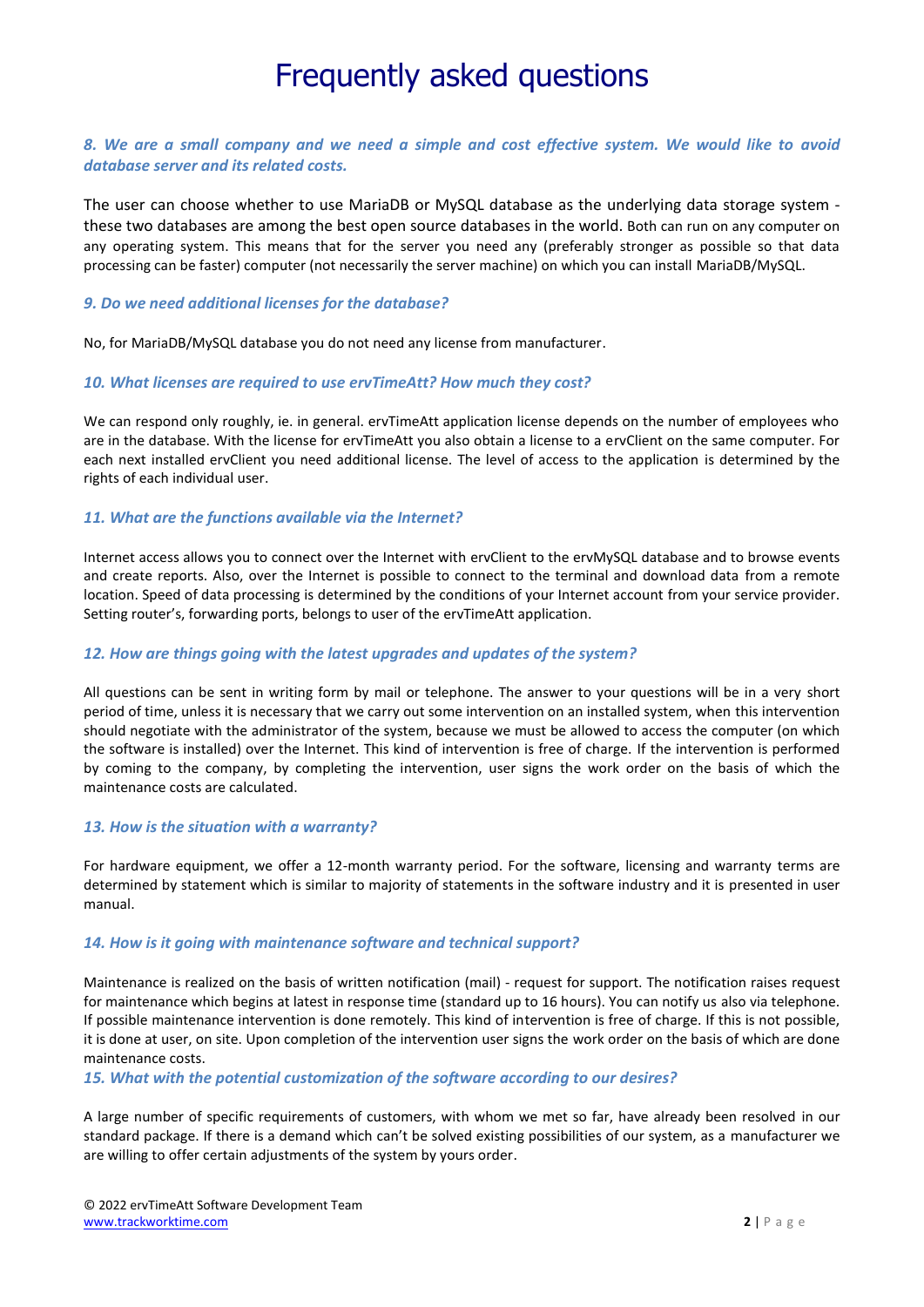# *16. How to avoid the risk that after purchase it proves that system does not meet our needs, and modification is not possible, ie. it is not acceptable solution?*

Our software and hardware can meet a largest number of standard requirements. Assessment of the extent in which our product conforms to the specific needs of the user can be done in a very simple way. User can install a trial version of the software, with a complete database of data, so-called "test-company", and user can try out all the possibilities of software. At the same time you do not need installation and assembly of hardware (terminals and cameras) and our technical department will support you as much as possible.

# *17. What with the transfer of data into the payroll system?*

Periodical transfer of data in the payroll program is predicted as usual – exporting in various formats from reports that user makes after completing his accounting period. Based on the user desires we can create a "bridge module" in which form and content of the exported data will suit user needs to provide a better autoexport in his payroll application.

#### *18. What with the direct connectivity with other applications (payroll, personnel, restaurant ...)?*

Integration with other applications is clearly possible and we do it as the development by customer request.

#### *19. What are possibilities of integration with protection systems (alarms, video surveillance)?*

At this point ervTimeAtt application has the possibility of integration with video surveillance system that would consist of IP cameras that are installed with the terminals so that it is possible while check-in to make a picture (snapshot) of event and tie it to the employee. This significantly reduces the possibility of abuse of the system by employees to be checked by their colleagues. Integration with alarm system for now is not possible.

## *20. What are possibilities of integration with the systems of other manufacturers?*

ervTimeAtt application is not limited to any type of integration of any component of any system manufacturer. We see this as a very important competitive advantage. In the past we integrated IP cameras from other manufacturers and created interfaces for their systems. Also we did this by customer requests in order to integrate different or even various systems.

#### *21. What happens on power failure?*

Interruption of power supply will cause malfunction of all parts of the system that do not have backup power supply. Therefore, it is recommended installation of backup power supply (UPS) for all vital system components.

More specifically:

- SERVERS: as known, uninterrupted power supply (with a controlled turning off system) at server (workstation) which collects registration from the terminal is absolutely necessary.
- WORK STATION: uncontrolled malfunction of workstations is not critical.
- TERMINALS: if there is no backup power supply registrations on terminal will be stopped until restoring power supply. Thereby the safeguarding of data is provided.

#### *22. What happens if there is a failure of the entire system or part of it?*

Immediately notify service personnel of the system. If there is a drop-out on the client side (ervTimeAtt modules or communications), registration terminals will operate autonomously. Time&Attendance system will work in offline mode. It should be taken into account that the memory of the terminal is restricted depending on the type of terminal. Therefore, the operation time of the system in offline mode is practically restricted to a few days, which also depends on the total number of terminals and the number of employees.